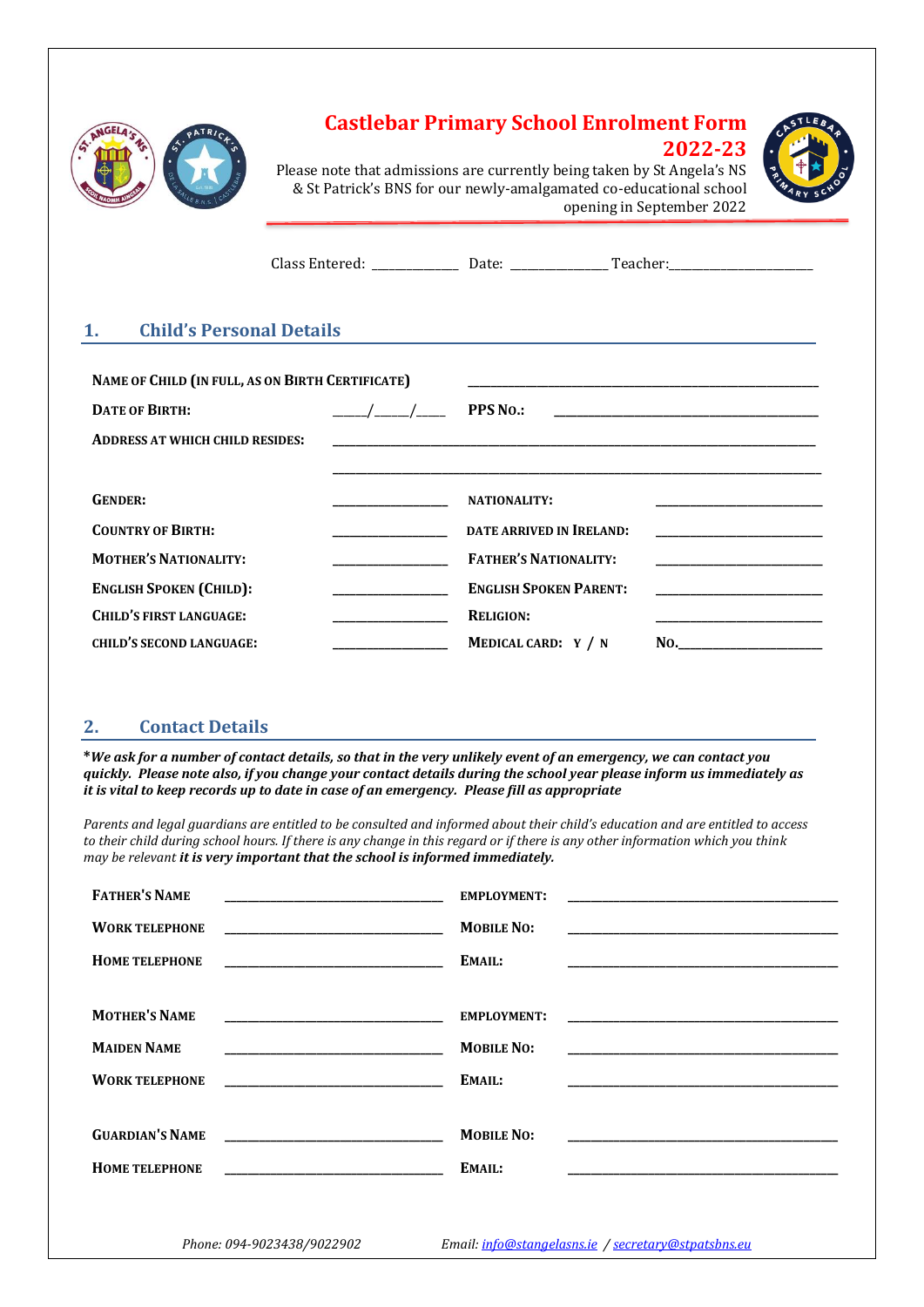## **3. Family/Religious Denomination**

| POSITION OF CHILD IN FAMILY (1ST, 2ND, 3RD, ETC.): |        |                  |
|----------------------------------------------------|--------|------------------|
| <b>NUMBER OF CHILDREN IN THE FAMILY:</b>           |        |                  |
| <b>BROTHER/SISTER CURRENTLY IN CASTLEBAR PS:</b>   | YES/NO | CLASS:           |
| IS THE CHILD LIVING WITH BOTH PARENTS:             | YES/NO |                  |
| IF NO, WHO DOES CHILD NORMALLY RESIDE WITH?        |        |                  |
| <b>PARENTS' MARITAL STATUS:</b>                    |        |                  |
| IF CATHOLIC, WHERE WAS YOUR CHILD BAPTISED?        |        | DATE OF BAPTISM: |

# **4. School Educational Details**

| DID YOUR CHILD ATTEND PRESCHOOL: YES/NO                                   | FOR HOW LONG: WHERE? |                       |
|---------------------------------------------------------------------------|----------------------|-----------------------|
| AT WHAT AGE DID YOUR CHILD BEGIN TO SPEAK:                                |                      |                       |
| DOES YOUR CHILD SPEAK WELL OR HAS YOUR CHILD HAD ANY SPEECH DIFFICULTIES? |                      |                       |
|                                                                           |                      |                       |
| HAS YOUR CHILD EVER HAD A PSYCHOLOGICAL ASSESSMENT?                       |                      | YES/NO                |
| HAS YOUR CHILD EVER RECEIVED A SPEECH AND LANGUAGE REPORT?                |                      | YES/NO                |
| PREVIOUS SCHOOL AND CLASS DETAILS / REASON FOR TRANFER:                   |                      | <b>INCOMING CLASS</b> |
|                                                                           |                      |                       |

### **5. Collection After School**

**PLEASE GIVE NAMES, ADDRESSES AND PHONE NUMBERS OF THE PEOPLE WHO HAVE PERMISSION TO COLLECT YOUR CHILD FROM SCHOOL. IF THERE IS ANY CHANGE IN THIS ROUTINE PLEASE INFORM THE SCHOOL IN WRITING. THE BOM DOES NOT TAKE RESPONSIBILITY FOR CHILDREN OUT OF SCHOOL HOURS. PARENTS WHO WISH TO HAVE THEIR CHILDREN ESCORTED HOME SHOULD MAKE THEIR OWN ARRANGEMENTS.**

**\_\_\_\_\_\_\_\_\_\_\_\_\_\_\_\_\_\_\_\_\_\_\_\_\_\_\_\_\_\_\_\_\_\_\_\_\_\_\_\_\_\_\_\_\_\_\_\_\_\_\_\_\_\_\_\_\_\_\_\_\_\_\_\_\_\_\_\_\_\_\_\_\_\_\_\_\_\_\_\_\_\_\_\_\_\_\_\_\_\_\_\_\_\_\_\_\_\_\_\_\_\_\_\_\_**

| NAMED PERSON WHO USUALLY COLLECTS CHILD (REN) | <b>CONTACT NO.</b> |
|-----------------------------------------------|--------------------|
|                                               |                    |
|                                               |                    |
| ּ                                             |                    |
|                                               |                    |
| 3                                             |                    |

**\_\_\_\_\_\_\_\_\_\_\_\_\_\_\_\_\_\_\_\_\_\_\_\_\_\_\_\_\_\_\_\_\_\_\_\_\_\_\_\_\_\_\_\_\_\_\_\_\_\_\_\_\_\_\_\_\_\_\_ \_\_\_\_\_\_\_\_\_\_\_\_\_\_\_\_\_\_\_\_\_\_\_\_\_\_\_\_\_\_\_\_\_\_\_\_\_\_\_\_\_\_\_\_\_\_\_\_\_\_\_\_\_\_\_\_\_\_\_\_\_\_**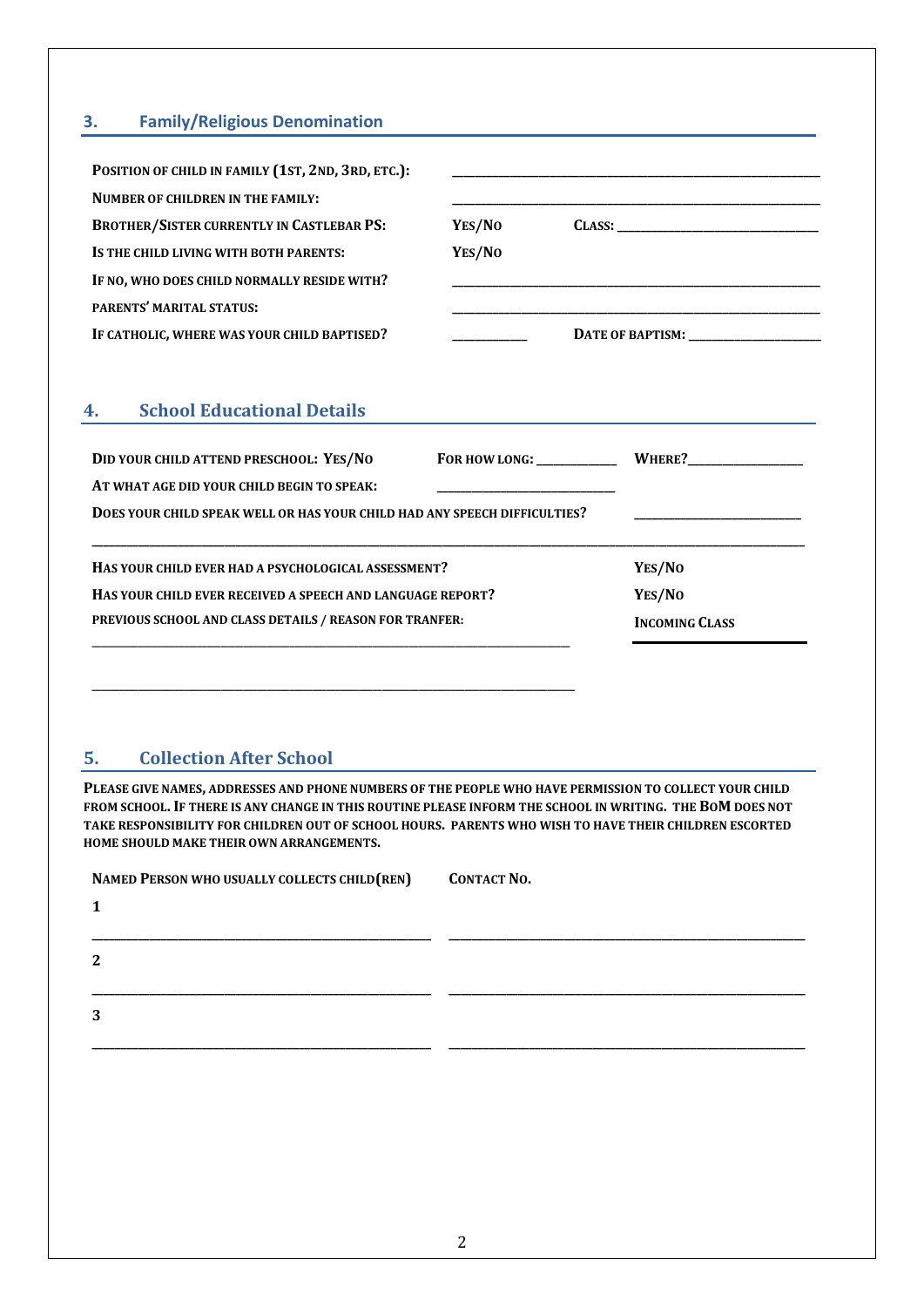### **6. School Emergencies/Sickness/Unexpected Closures, etc.**

The following information will be used by the school in the event of:

- Your child feeling sick
- An emergency occurring while the school is in operation, making it necessary to close the school. In such an emergency, it is advisable to ensure the safe return home of pupils.
- An unexpected closure of the school.

If my child gets sick, or the school has to close unexpectedly, etc. and there is no one at home/the school is unable to contact me, please provide the name, telephone number and address of two other people you nominate for us to contact. We will ask this person to come and collect your child/children. Please write *same as above* if it is the same person.

| A.                             | Person the school will contact:                                                                                                                                                      |                                       |  |
|--------------------------------|--------------------------------------------------------------------------------------------------------------------------------------------------------------------------------------|---------------------------------------|--|
| <b>CONTACT 1</b><br>MOBILE NO. | <u> 1980 - Johann John Stone, mars eta biztanleria (</u>                                                                                                                             | <b>CONTACT 2</b><br><b>MOBILE NO.</b> |  |
| WORK NO.                       |                                                                                                                                                                                      | <b>WORK NO.</b>                       |  |
| <b>ADDRESS:</b>                | <u> 1980 - Johann Barn, margaret eta biztanleria (</u>                                                                                                                               | <b>ADDRESS:</b>                       |  |
|                                |                                                                                                                                                                                      |                                       |  |
| В.                             | Medical History/Emergency/Accident                                                                                                                                                   |                                       |  |
|                                | That in the event of an emergency or accident, a member of staff will use his/her discretion and bring<br>your child to a Doctor/Hospital. Every effort will be made to contact you. |                                       |  |
| i.                             | I authorise that at their discretion a member of staff may bring my child/children to a                                                                                              |                                       |  |

Doctor/Hospital if an emergency arises.

**FAMILY DOCTOR'S NAME \_\_\_\_\_\_\_\_\_\_\_\_\_\_\_\_\_\_\_\_\_\_\_\_\_\_\_\_\_\_\_\_\_\_\_\_\_\_\_\_\_\_\_\_\_\_\_\_ TELEPHONE NO:\_\_\_\_\_\_\_\_\_\_\_\_\_\_\_\_\_\_\_\_\_\_**

ii. Does your child/children have any specific medical condition (e.g. asthma, eyesight, hearing etc.) or emotional problems which may affect your child at school (please fill out school medical indemnity form).

**\_\_\_\_\_\_\_\_\_\_\_\_\_\_\_\_\_\_\_\_\_\_\_\_\_\_\_\_\_\_\_\_\_\_\_\_\_\_\_\_\_\_\_\_\_\_\_\_\_\_\_\_\_\_\_\_\_\_\_\_\_\_\_\_\_\_\_\_\_\_\_\_\_\_\_\_\_\_\_\_\_\_\_\_\_\_\_\_\_\_\_\_\_\_\_\_\_\_\_\_\_\_\_\_\_\_\_\_\_\_\_\_\_\_\_\_\_\_\_\_\_\_ \_\_\_\_\_\_\_\_\_\_\_\_\_\_\_\_\_\_\_\_\_\_\_\_\_\_\_\_\_\_\_\_\_\_\_\_\_\_\_\_\_\_\_\_\_\_\_\_\_\_\_\_\_\_\_\_\_\_\_\_\_\_\_\_\_\_\_\_\_\_\_\_\_\_\_\_\_\_\_\_\_\_\_\_\_\_\_\_\_\_\_\_\_\_\_\_\_\_\_\_\_\_\_\_\_\_\_\_\_\_\_\_\_\_\_\_\_\_\_\_\_\_**

iii. It is the responsibility of parent(s)/guardian(s) to notify the school of any food allergies. Does your child/children have an allergic reaction to medication or food or does your child need to have medicine administered in school (please fill out school medical indemnity form).

**\_\_\_\_\_\_\_\_\_\_\_\_\_\_\_\_\_\_\_\_\_\_\_\_\_\_\_\_\_\_\_\_\_\_\_\_\_\_\_\_\_\_\_\_\_\_\_\_\_\_\_\_\_\_\_\_\_\_\_\_\_\_\_\_\_\_\_\_\_\_\_\_\_\_\_\_\_\_\_\_\_\_\_\_\_\_\_\_\_\_\_\_\_\_\_\_\_\_\_\_\_\_\_\_\_\_\_\_\_\_\_\_\_\_\_\_\_\_\_\_\_\_ \_\_\_\_\_\_\_\_\_\_\_\_\_\_\_\_\_\_\_\_\_\_\_\_\_\_\_\_\_\_\_\_\_\_\_\_\_\_\_\_\_\_\_\_\_\_\_\_\_\_\_\_\_\_\_\_\_\_\_\_\_\_\_\_\_\_\_\_\_\_\_\_\_\_\_\_\_\_\_\_\_\_\_\_\_\_\_\_\_\_\_\_\_\_\_\_\_\_\_\_\_\_\_\_\_\_\_\_\_\_\_\_\_\_\_\_\_\_\_\_\_\_**

iv. Has your child had any educational or psychological assessments or other assessments of which we should be aware, or does your child have any Special Educational Needs? **\_\_\_\_\_\_\_\_\_\_\_\_\_\_\_\_\_\_\_\_\_\_\_\_\_\_\_\_\_\_\_\_\_\_\_\_\_\_\_\_\_\_\_\_\_\_\_\_\_\_\_\_\_\_\_\_\_\_\_\_\_\_\_\_\_\_\_\_\_\_\_\_\_\_\_\_\_\_\_\_\_\_\_\_\_\_\_\_\_\_\_\_\_\_\_\_\_\_\_\_\_\_\_\_\_\_\_\_\_\_\_\_\_\_\_\_\_\_\_\_\_\_**

v. Is there any other relevant information about your child/children which we should know?

**\_\_\_\_\_\_\_\_\_\_\_\_\_\_\_\_\_\_\_\_\_\_\_\_\_\_\_\_\_\_\_\_\_\_\_\_\_\_\_\_\_\_\_\_\_\_\_\_\_\_\_\_\_\_\_\_\_\_\_\_\_\_\_\_\_\_\_\_\_\_\_\_\_\_\_\_\_\_\_\_\_\_\_\_\_\_\_\_\_\_\_\_\_\_\_\_\_\_\_\_\_\_\_\_\_\_\_\_\_\_\_\_\_\_\_\_\_\_\_\_\_\_**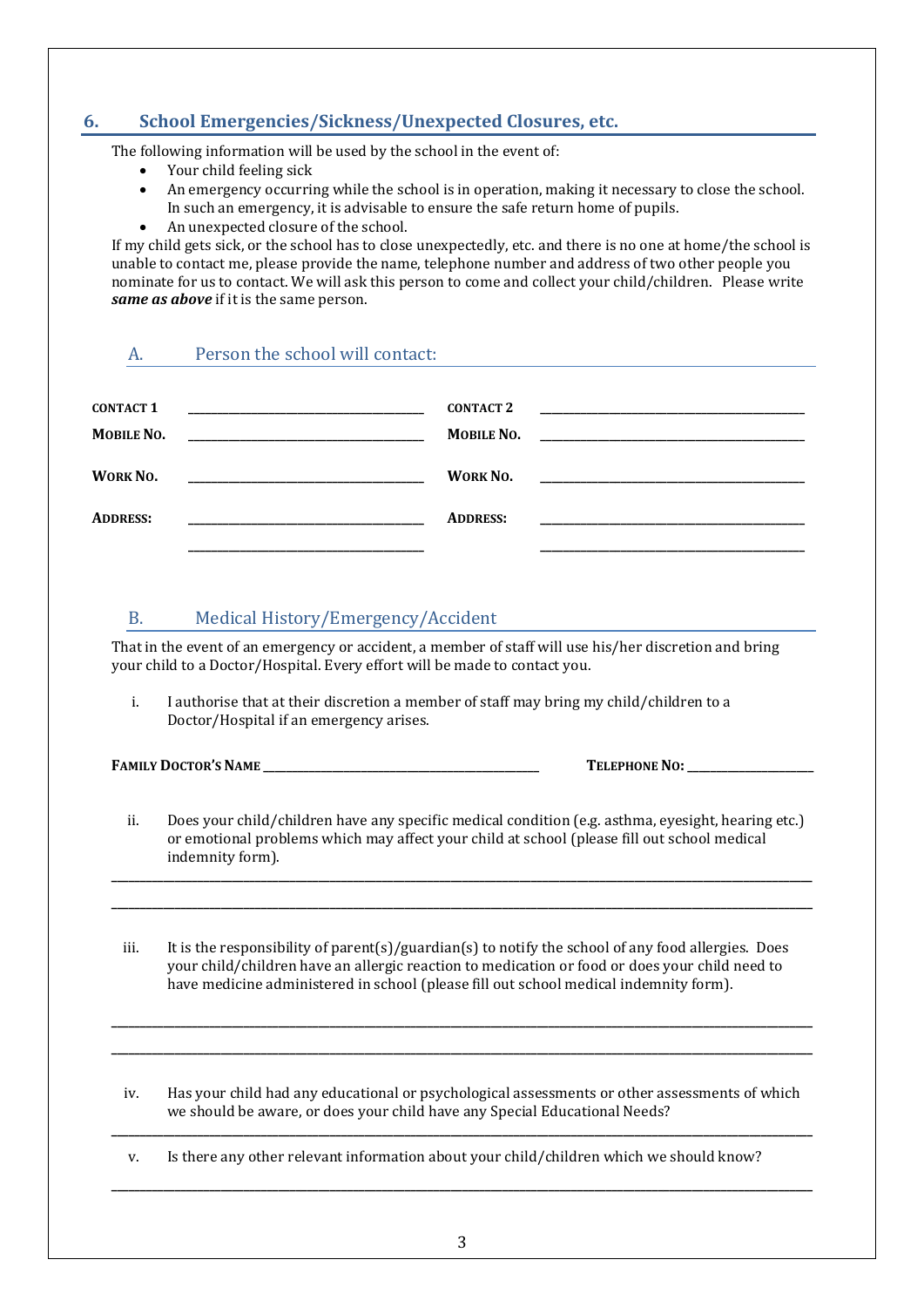#### **7. Consent**

- a) Assessment Tests are carried out in the school on all children from Infants to 6th Class. From time to time other assessments may be carried out as part of our commitment to school improvement. I give permission for any necessary assessment tests to be carried out with my child.
- b) During your child's time in Castlebar PS, it may be necessary from time-to-time for teachers to carry out diagnostic testing with your child on an individual basis in order to help them in their educational development. I give permission for any necessary diagnostic tests to be carried out with my child.
- c) I give permission to allow my child to attend a Special Education Teacher/EAL if deemed necessary and/or to engage in focused extension work in groups.
- d) I consent to my child going on and participating in general school outings, events and tours.
- e) I give permission to allow my child's photograph/image/ work to be included in school-related activities, competitions, school website & school online media, (please consult the school's Acceptable Use Policy: children's names and photos never appear together), use of seesaw G-Suite etc.
- f) I give permission to allow my family details (name, address, date of birth, etc.) to be given to agencies such as HSE, school nurse, doctor, dentist, Presbytery, Secondary Schools, sporting events and school related activities etc.
- g) I agree to co-operate with the school Board of Management regarding all school policies.

| I wish to enrol mv child                                                                            | in Castlebar PS. |
|-----------------------------------------------------------------------------------------------------|------------------|
| I declare the above information to be correct and I consent to all of the above and understand that |                  |
| it will be treated as confidential.                                                                 |                  |

| <b>PARENT'S/GUARDIAN'S SIGNATURE:</b> |  | <b><i>A POST</i></b> |
|---------------------------------------|--|----------------------|
|---------------------------------------|--|----------------------|

| <b>PARENT'S/GUARDIAN'S SIGNATURE:</b> |  |
|---------------------------------------|--|
|---------------------------------------|--|

*Please ensure that you have included a Birth Certificate and PPS Number.*

**PRINCIPAL'S SIGNATURE: \_\_\_\_\_\_\_\_\_\_\_\_\_\_\_\_\_\_\_\_\_\_\_\_\_\_\_\_\_\_\_\_\_\_\_\_\_\_\_\_\_\_\_\_\_\_\_\_\_\_\_ DATE: \_\_\_\_\_\_\_\_\_\_\_\_\_\_\_\_\_**

*We gather and process your child's personal data for the purposes of administering the education of your child. To facilitate this, we will input your child's data into the school's Management Information System which is a secure service application from where the data is only processed for the above purpose.*

**\_\_\_\_\_\_\_\_\_\_\_\_\_\_\_\_\_\_\_\_\_\_\_\_\_\_\_\_\_\_\_\_\_\_\_\_\_\_\_\_\_\_\_\_\_\_\_\_\_\_\_\_\_\_\_\_\_\_\_\_\_\_\_\_\_\_\_\_\_\_\_\_\_\_\_\_\_\_\_\_\_\_\_\_\_\_\_\_\_\_\_\_\_\_\_\_\_\_\_\_\_\_\_\_\_\_\_\_\_\_\_\_\_\_\_\_\_\_\_\_\_\_\_\_\_\_\_\_\_\_\_\_\_\_\_\_\_\_\_\_\_**

**\_\_\_\_\_\_\_\_\_\_\_\_\_\_\_\_\_\_\_\_\_\_\_\_\_\_\_\_\_\_\_\_\_\_\_\_\_\_\_\_\_\_\_\_\_\_\_\_\_\_\_\_\_\_\_\_\_\_\_\_\_\_\_\_\_\_\_\_\_\_\_\_\_\_\_\_\_\_\_\_\_\_\_\_\_\_\_\_\_\_\_\_\_\_\_\_\_\_\_\_\_\_\_\_\_\_\_\_\_\_\_\_\_\_\_\_\_\_\_\_\_\_\_\_\_\_\_\_\_\_\_\_\_\_\_\_\_\_\_\_\_**

**\_\_\_\_\_\_\_\_\_\_\_\_\_\_\_\_\_\_\_\_\_\_\_\_\_\_\_\_\_\_\_\_\_\_\_\_\_\_\_\_\_\_\_\_\_\_\_\_\_\_\_\_\_\_\_\_\_\_\_\_\_\_\_\_\_\_\_\_\_\_\_\_\_\_\_\_\_\_\_\_\_\_\_\_\_\_\_\_\_\_\_\_\_\_\_\_\_\_\_\_\_\_\_\_\_\_\_\_\_\_\_\_\_\_\_\_\_\_\_\_\_\_\_\_\_\_\_\_\_\_\_\_\_\_\_\_\_\_\_\_\_**

| <b>For Office Use Only:</b> |  |  |
|-----------------------------|--|--|
|-----------------------------|--|--|